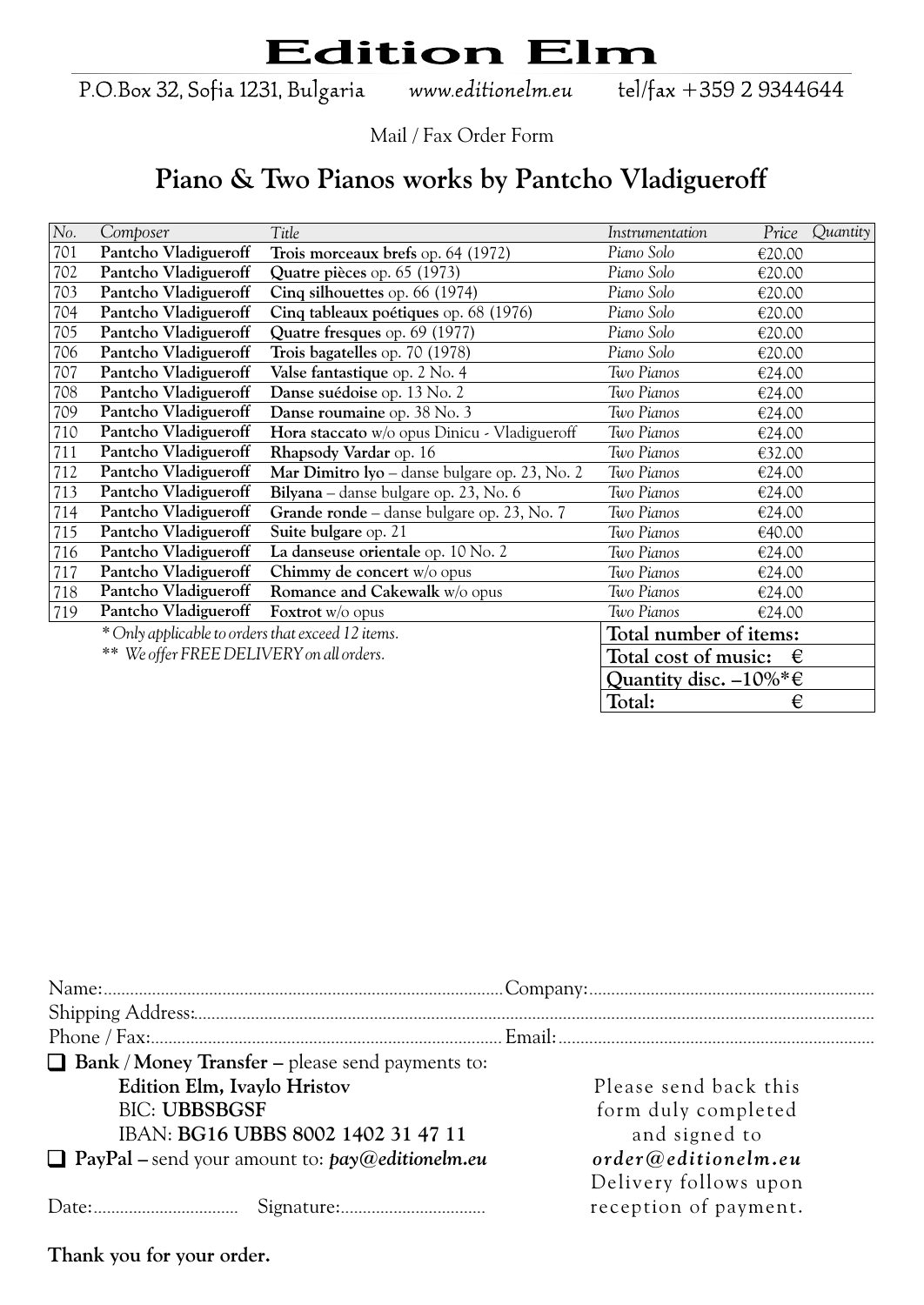P.O.Box 32, Sofia 1231, Bulgaria

www.editionelm.eu

tel/fax +359 2 9344644

Mail / Fax Order Form

#### **Brass Quintet & Brass Ensembles**

| No. | Composer                                          | Title                                                               | Instrumentation                | Price  | Quantity |
|-----|---------------------------------------------------|---------------------------------------------------------------------|--------------------------------|--------|----------|
| 515 | Ludwig van Beethoven                              | Ode to Joy from Symphony No. 9, op. 125                             | Brass Quintet                  | €20.00 |          |
| 516 | Franz Schubert                                    | Valses nobles op. 77, D969                                          | <b>Brass Quintet</b>           | €32.00 |          |
| 501 | C. M. von Weber                                   | Jägerchor from "Euryante"                                           | <b>Brass Quintet</b>           | €20.00 |          |
| 502 | <b>Johannes Brahms</b>                            | Hungarian Dance No. 16                                              | Brass Quintet                  | €20.00 |          |
| 517 | <b>Edvard Grieg</b>                               | Lyric Pieces – collection of 10 various works                       | <b>Brass Quintet</b>           | €40.00 |          |
| 510 | <b>Edvard Grieg</b>                               | Wedding Day at Troldhaugen                                          | Brass Quintet                  | €24.00 |          |
| 503 | P. I. Tchaikovski                                 | Trepak - Russian dance from "The Nutcracker"                        | <b>Brass Quintet</b>           | €20.00 |          |
| 509 | Giuseppe Verdi                                    | Va, pensiero aria of the choir from "Nabuco"                        | Brass Quintet                  | €20.00 |          |
| 504 | Giacomo Puccini                                   | Nessun Dorma from "Turandot"                                        | <b>Brass Quintet</b>           | €20.00 |          |
| 514 | Giacomo Puccini                                   | Humming Chorus from "Madam Butterfly"                               | <b>Brass Quintet</b>           | €20.00 |          |
| 505 | Jaques Offenbach                                  | Cancan from "Orpheus In The Underworld"                             | <b>Brass Quintet</b>           | €20.00 |          |
| 506 | Isaac Albèniz                                     | Capricho Catalan                                                    | <b>Brass Quintet</b>           | €20.00 |          |
| 508 | Paul Dukas                                        | Fanfare preceding "La Péri"                                         | Brass Quintet                  | €20.00 |          |
| 513 | <b>Maurice Ravel</b>                              | Ma mère l'Oye - Mother Goose suite                                  | <b>Brass Quintet</b>           | €40.00 |          |
| 518 | Manuel de Falla                                   | Dance of the Miller's Wife - "The Three-cornered Hat" Brass Quintet |                                | €32.00 |          |
| 519 | Manuel de Falla                                   | The Neighbours' Dance - "The Three-cornered Hat"                    | <b>Brass Quintet</b>           | €24.00 |          |
| 507 | Manuel de Falla                                   | Dance Of The Miller - "The Three-cornered Hat"                      | <b>Brass Quintet</b>           | €24.00 |          |
| 520 | Manuel de Falla                                   | Dance of the Magistrate - "The Three-cornered Hat"                  | <b>Brass Quintet</b>           | €20.00 |          |
| 521 | Manuel de Falla                                   | Final Dance - "The Three-cornered Hat"                              | Brass Quintet                  | €32.00 |          |
| 905 | Robert Aldridge                                   | Tango for Gabriela for solo violin & brass octet                    | Brass Ensemble                 | €32.00 |          |
|     | * Only applicable to orders that exceed 12 items. |                                                                     | Total number of items:         |        |          |
|     | ** We offer FREE DELIVERY on all orders.          |                                                                     | Total cost of music:           | €      |          |
|     |                                                   |                                                                     | Quantity disc. $-10\%$ * $\in$ |        |          |
|     |                                                   |                                                                     | Total:                         | €      |          |

| Please send back this |
|-----------------------|
| form duly completed   |
| and signed to         |
| order@editionelm.eu   |
| Delivery follows upon |
| reception of payment. |
|                       |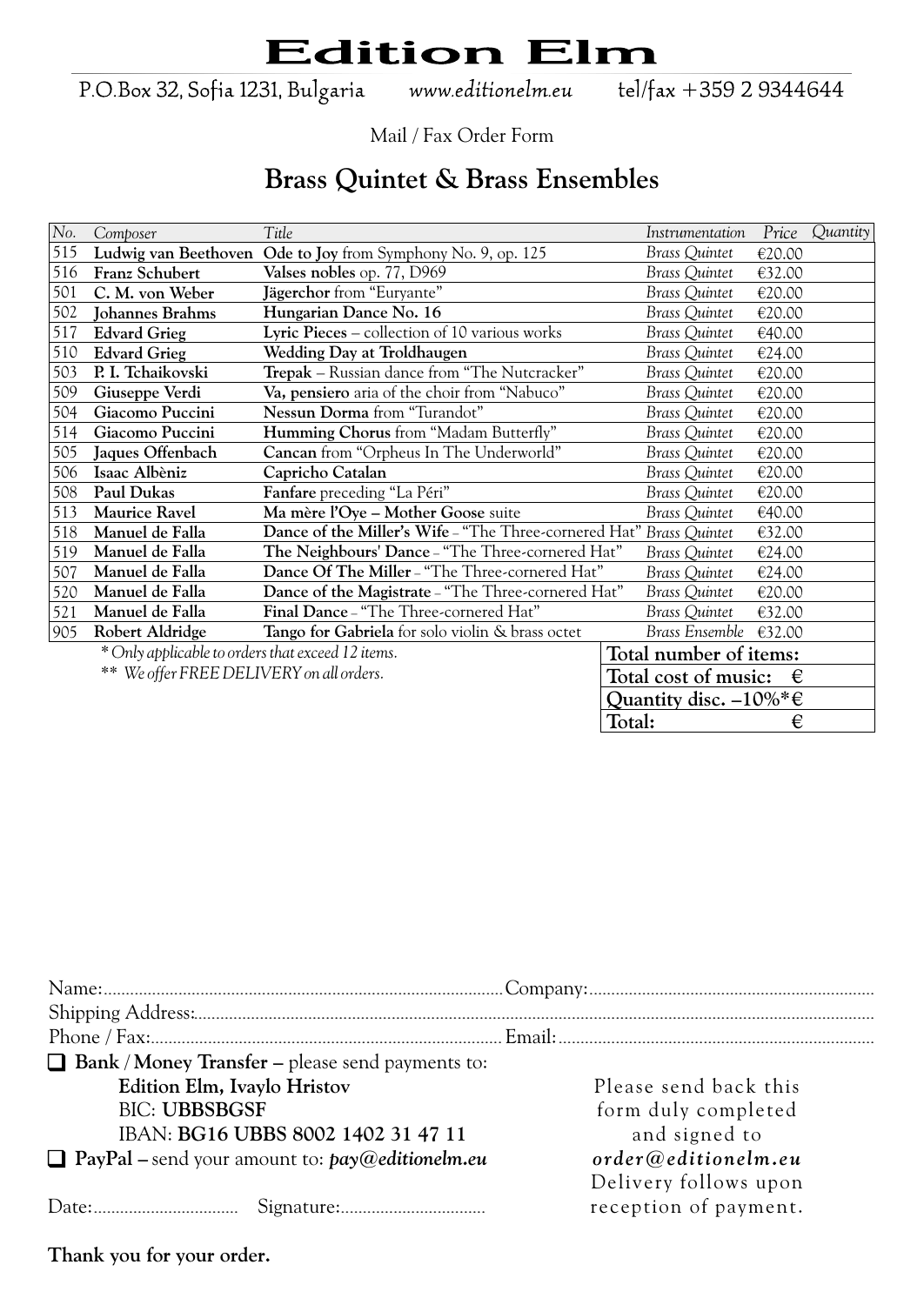P.O.Box 32, Sofia 1231, Bulgaria

www.editionelm.eu

tel/fax +359 2 9344644

Mail / Fax Order Form

#### **Trombone Solos & Ensembles**

| No. | Composer                                          | Title                                   | Instrumentation                           | Price  | Quantity |
|-----|---------------------------------------------------|-----------------------------------------|-------------------------------------------|--------|----------|
| 101 | Compilation                                       | Bulgarian Music vol.I                   | Trombone & Piano                          | €20.00 |          |
| 102 | Compilation                                       | Bulgarian Music vol.II                  | Trombone & Piano                          | €20.00 |          |
| 103 | Compilation                                       | Bulgarian Music vol.III                 | Trombone & Piano                          | €20.00 |          |
| 104 | Milko Kolarov                                     | Concerto for Bass Trombone & Orchestra  | Trombone & Piano                          | €20.00 |          |
| 201 | Gioachino Rossini                                 | Cujus Animam                            | Trombone & Organ                          | €16.00 |          |
| 202 | Franz Liszt                                       | Hosannah!                               | Trombone & Organ                          | €16.00 |          |
| 203 | <b>Andrian Pervazov</b>                           | /dev/jam                                | Trombone & Harp                           | €20.00 |          |
| 801 | J. S. Bach                                        | Canone I from "The Art of Fugue"        | Trombone Duo                              | €16.00 |          |
| 816 | J. S. Bach                                        | Fuga Canonica from "Musical Offering"   | Trombone Trio                             | €16.00 |          |
| 802 | Franz Gruber                                      | <b>Silent Night</b>                     | Trombone Trio or Choir                    | €12.00 |          |
| 803 | Compilation                                       | 3, 4 & 6 part Canons                    | Trombone Ensembles                        | €32.00 |          |
| 804 | J. S. Bach                                        | <b>Six Choral Preludes</b>              | Trombone Quartet                          | €24.00 |          |
| 805 | Robert Schumann                                   | Five pieces from Kinderszenen op. 15    | Trombone Quartet                          | €24.00 |          |
| 806 | Robert Schumann                                   | Seven pieces from Albumblätter op. 124  | Trombone Quartet                          | €24.00 |          |
| 807 | Johannes Brahms                                   | Hungarian Dances 3, 5 & 7               | Trombone Quartet                          | €24.00 |          |
| 808 | <b>Johannes Brahms</b>                            | Hungarian Dances 14, 15 & 17            | Trombone Quartet                          | €24.00 |          |
| 811 | George Gershwin                                   | <b>Summertime</b> from "Porgy and Bess" | Trombone Quartet                          | €20.00 |          |
| 812 | Antônio C. Jobim                                  | The Girl From Ipanema                   | Trombone Quartet                          | €20.00 |          |
| 813 | Marin Valtchanov                                  | Listen to the Others as well            | Trombone Quartet                          | €24.00 |          |
|     | * Only applicable to orders that exceed 12 items. |                                         | Total number of items:                    |        |          |
|     | ** We offer FREE DELIVERY on all orders.          |                                         | Total cost of music:                      | €      |          |
|     |                                                   |                                         | Quantity disc. $-10\%$ <sup>*</sup> $\in$ |        |          |
|     |                                                   |                                         | Total:                                    | €      |          |

| $\Box$ Bank / Money Transfer – please send payments to:  |                       |
|----------------------------------------------------------|-----------------------|
| Edition Elm, Ivaylo Hristov                              | Please send back this |
| <b>BIC: UBBSBGSF</b>                                     | form duly completed   |
| IBAN: BG16 UBBS 8002 1402 31 47 11                       | and signed to         |
| $\Box$ PayPal – send your amount to: $pay@editionelm.eu$ | order@editionelm.eu   |
|                                                          | Delivery follows upon |
|                                                          | reception of payment. |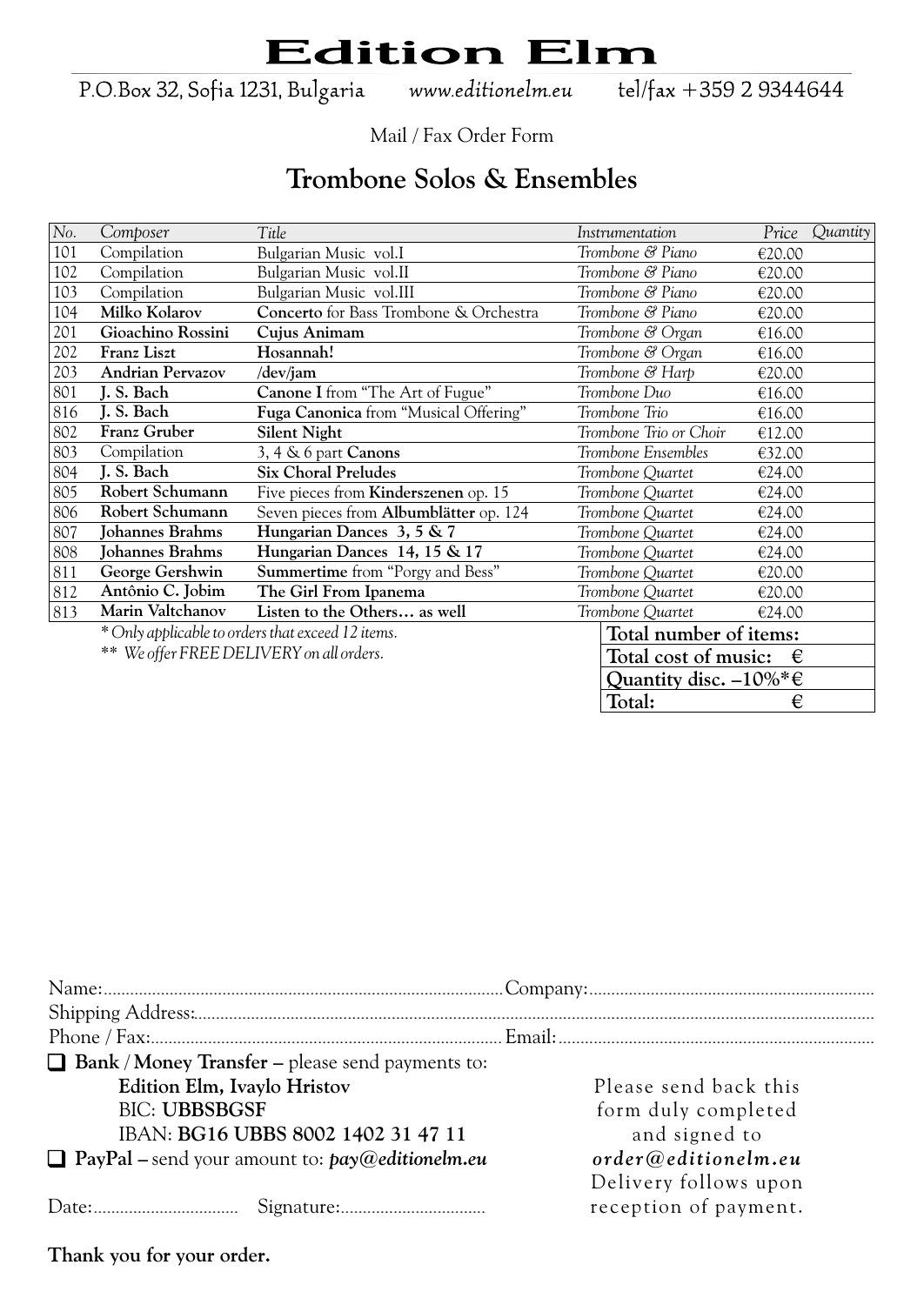P.O.Box 32, Sofia 1231, Bulgaria

www.editionelm.eu

tel/fax +359 2 9344644

Mail / Fax Order Form

#### **Piano, Clarinet, Orchestra, CDs & Books**

| No.  | Composer                                          | Title                                                                 | Instrumentation                           | Price  | Quantity |
|------|---------------------------------------------------|-----------------------------------------------------------------------|-------------------------------------------|--------|----------|
| 902  | Mario Angelov                                     | Ostinato                                                              | Piano Solo                                | €20.00 |          |
| 903  | Mario Angelov                                     | <b>Bagatelles</b> for beginners                                       | Piano Solo                                | €20.00 |          |
| 901  | Roumen Balyozov                                   | <b>Three Pieces</b>                                                   | Clarinet Solo                             | €20.00 |          |
| 904  | <b>Bobby Yotzov</b>                               | Chant                                                                 | Soprano or Clarinet                       | €20.00 |          |
| 1101 | <b>Boris Karadimchev</b>                          | Baroque Concerto over Beatles' Themes                                 | Orchestra Score                           | €32.00 |          |
| 1104 | Milko Kolarov                                     | <b>Concerto</b> for Bass Trombone & Orchestra                         | Orchestra Score                           | €32.00 |          |
|      |                                                   | CD2402 Pantcho Vladigueroff In Bright Colours / Aux couleurs vives CD | Piano Duo, Two Pianos                     | €20.00 |          |
|      | CD2401 Bulgarian music                            | The Bulgarian Trombone CD                                             | Trombone & Piano                          | €15.00 |          |
| 9001 | Dimitrina Tabakova                                | The Rungs to the Temple – Methods Book                                | Violin                                    | €20.00 |          |
| 9002 | <b>Stefan Lazarov</b>                             | Essays                                                                | Literature                                | €25.00 |          |
|      | * Only applicable to orders that exceed 12 items. |                                                                       | Total number of items:                    |        |          |
|      | ** We offer FREE DELIVERY on all orders.          |                                                                       | Total cost of music:                      | €      |          |
|      |                                                   |                                                                       | Quantity disc. $-10\%$ <sup>*</sup> $\in$ |        |          |
|      |                                                   |                                                                       | Total:                                    | €      |          |

| $\Box$ Bank / Money Transfer – please send payments to:  |                       |
|----------------------------------------------------------|-----------------------|
| Edition Elm, Ivaylo Hristov                              | Please send back this |
| <b>BIC: UBBSBGSF</b>                                     | form duly completed   |
| IBAN: BG16 UBBS 8002 1402 31 47 11                       | and signed to         |
| $\Box$ PayPal – send your amount to: $pay@editionelm.eu$ | order@editionelm.eu   |
|                                                          | Delivery follows upon |
|                                                          | reception of payment. |